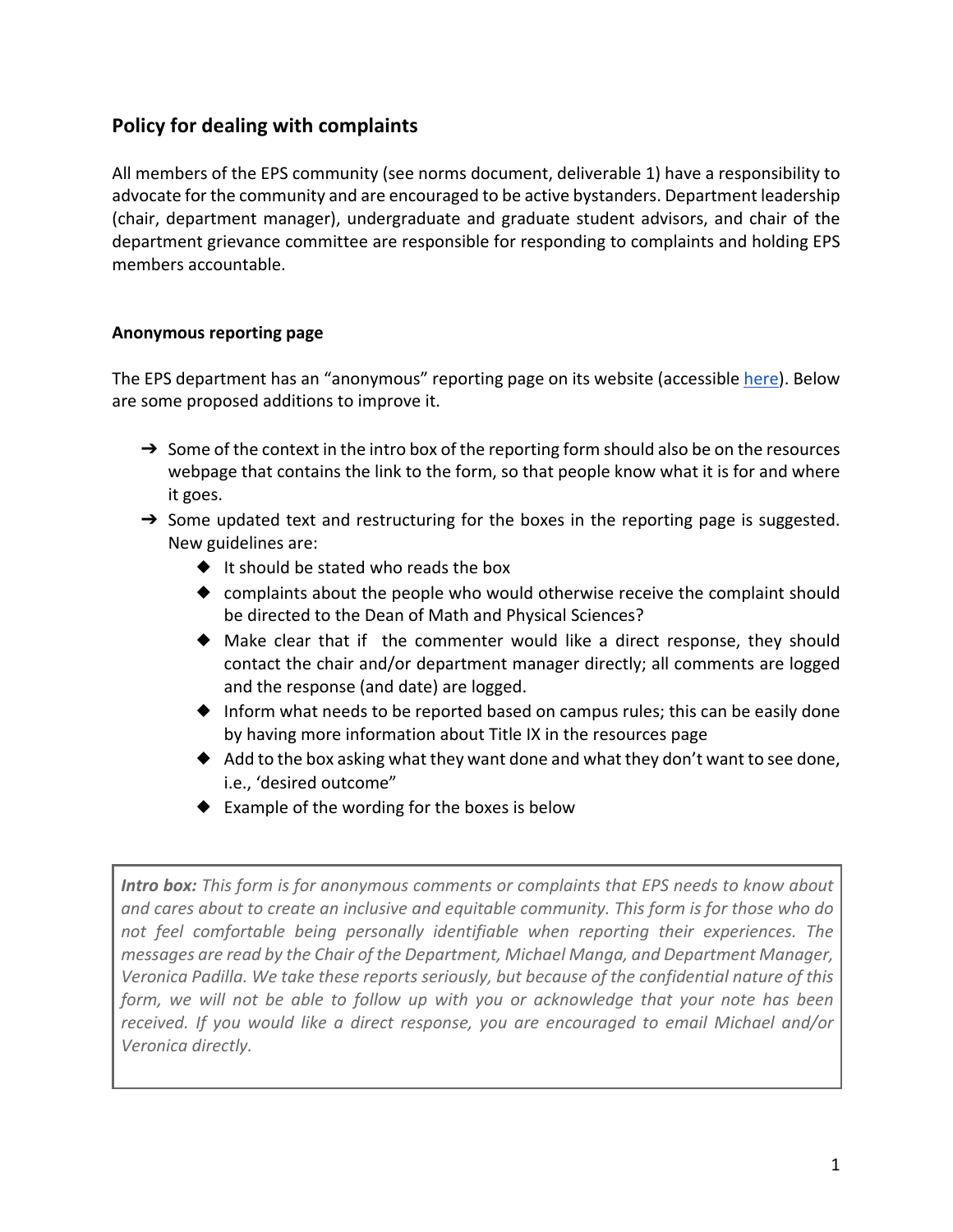*Any issue that is a crime or known and clear violation of University policy should be reported directly to the appropriate official.*

*Complaint box:* 

*(required) Please describe your experience, complaint, or comment.*

*(optional) Are there particular actions you would like for us to take (or not take) in response to your comment or complaint? Do you have a desired outcome? Are there particular people you would (or would not) like to be involved in our response?*

*Please note that because this form is anonymous, we will be unable to follow up with you directly.*

- $\rightarrow$  Anonymous reporting form is currently buried too far into the website / not in an intuitive place. Some proposed ways to elevate it are:
	- ◆ Reduce clicks to find Resources page; perhaps even move the Resources tab to the top level bar (if there is a concern about space, perhaps the Lab Services tab could be embedded as a subdirectory of the Research tab)
	- ◆ Add to 'Contact' page
- $\rightarrow$  Some other thoughts:
	- ◆ Add "and disavow" to the statement about Le Conte on the DEIA Statement page: *"We acknowledge and disavow the racist views of the founder of our department, Joseph LeConte." Done Friday Feb 12.*
	- ◆ Campus policy for being respectful as a community should be linked or copied on the DEIA statement page as a sort of "these are the standards we are pledging to uphold" - similar to the mission statement.

## **EPS website - Resources page**

Here are some ideas to improve the Resources page on the EPS website (accessible here). The main objective is to summarize EPS policies for addressing complaints or concerns, the reporting process and resources. The proposed improvements are centered around adding more information and creating a flowchart, which would be helpful for organizing all the information, whom to contact, what sort of complaint needs to be reported to campus, etc.

Information to add to the website: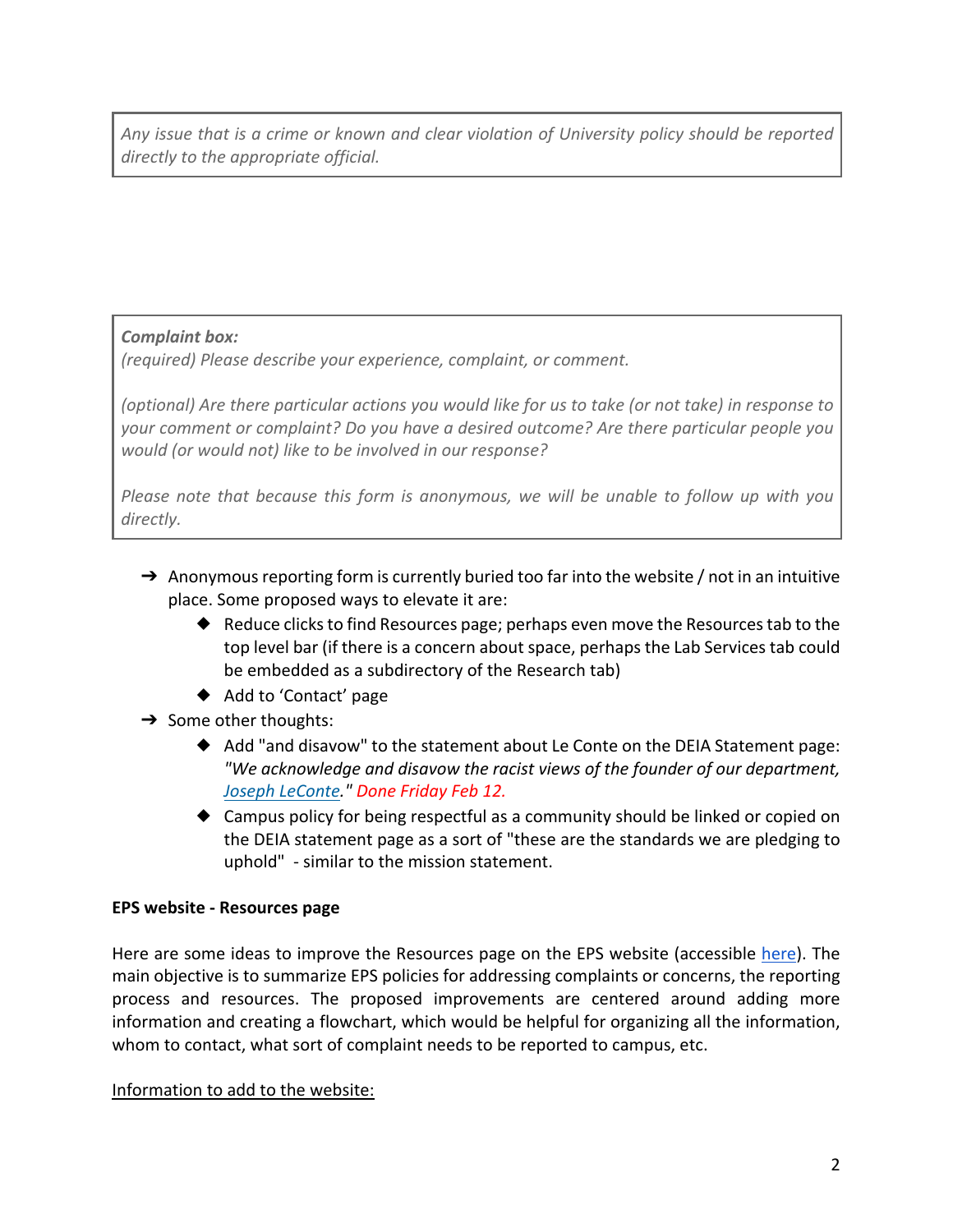- → Provide a link to Title IX policy and make clear that SVSH (Sexual violence and sexual harrassment) needs to be referred to campus (by everyone)
- $\rightarrow$  Try to make clear that some issues might be directed to the campus diversity office, or OMBUDS office, or the department will work with their help
- → Mention that we have a grievance committee in the department. Ad hoc committees are made for each case. We follow campus policy on this.
- $\rightarrow$  Encourage the UC implicit bias training for faculty, staff and students.
- → Move the Resources page to be under DEIA
- $\rightarrow$  Create an 'internal' portion of the resources page that gives individual names to contact within the department, such as grad reps, grad advisors, and the department chair and manager. Include photos or link the names to pages with a photo of them (it humanizes the experience, and hopefully makes it easier to reach out); or add them to the "contact" webpage with photos.
- → Add link to University policy for the Prevention of Harassment & Discrimination (OPHD) (https://ophd.berkeley.edu/home; https://ophd.berkeley.edu/policies-and-procedures)
- $\rightarrow$  Make clear that microagressions are part of the problem by adding the word "microagression" to the intro paragraph in the page with a link to information about what they are: "The Department of Earth & Planetary Science is committed to providing support to anyone who has experienced any form of harassment, discrimination, or microagression that impedes on one's right to a safe work environment."
- $\rightarrow$  Direct mention of racial discrimination and information about where to report it.

A deeper restructuring of the Resources page and EPS website has also been proposed, where:

- → Information and help about academic stuff would be included, e.g. "Who do I talk to for advising?", "Who do I talk to if I have financial barriers for participation?". There is some information about how to get money by doing fieldwork in the Statement page, but perhaps this sort of information could be repeated and made clearer in a Resources page
- → The grad student handbook would be linked on the Resources Page Or the Apply to Grad School help page.
- $\rightarrow$  If Resources is made into a top-level tab, perhaps there could be sub-tabs to help organize things. There might be some overlap in the resources presented in each sub-tab. The proposed organization is:
	- o Discrimination and Harrassment
		- confidential and non confidential resources
		- EPS anonymous box
	- o Conflict Resolution and Conduct
		- flow chart of who to talk to for various issues and degrees of escalation
	- o Academic Help
		- advising
		- grad school applications
		- undocumented student support